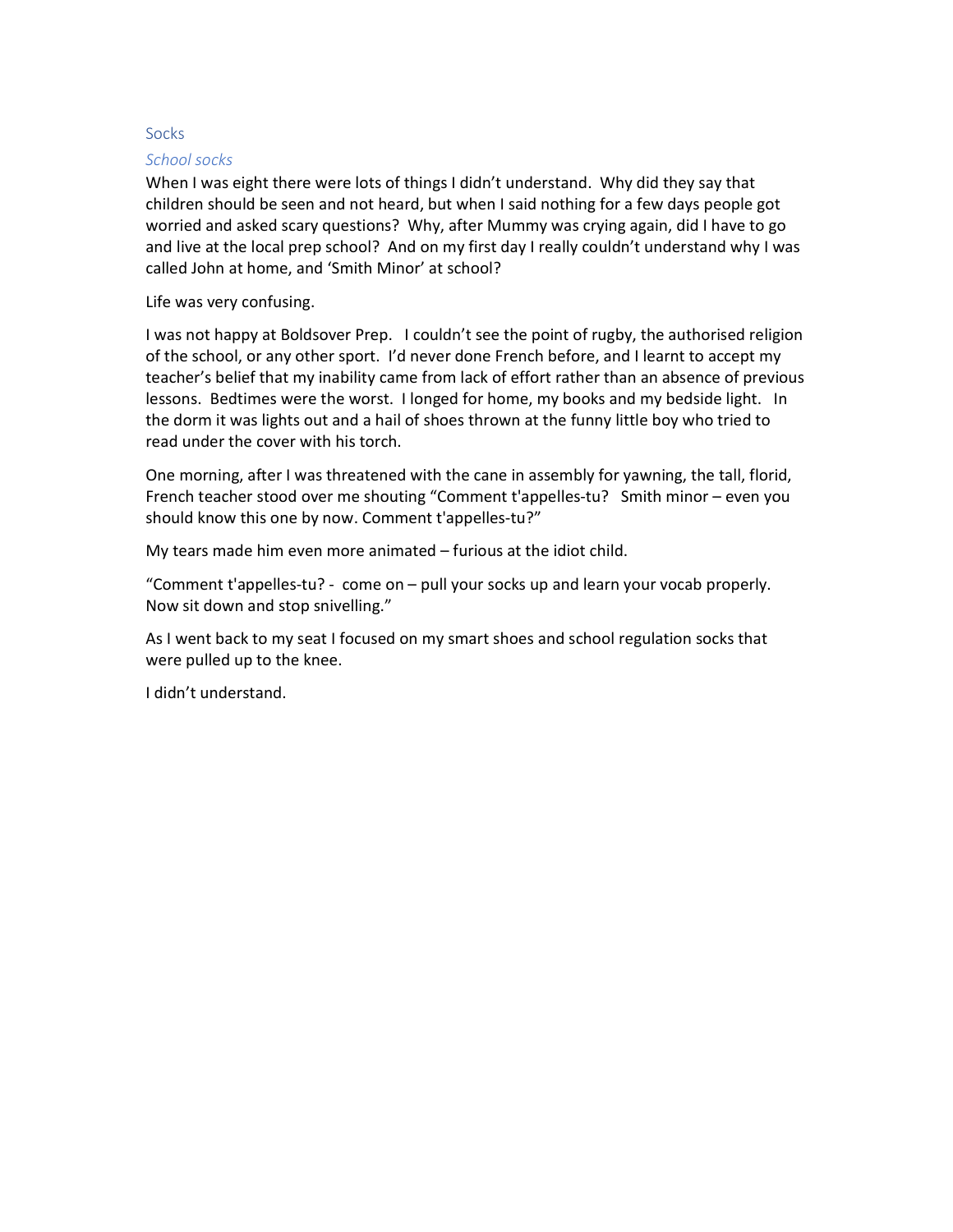## Darn it

I understood more when I went to secondary school.

I had been the odd scruffy kid when I was boarding, so it was a relief when Mum said that she couldn't afford it anymore, and I had to go to the local secondary school. Not that going to a new school was without expense, she grumbled, what with the new uniform and sports kit. Each school has its own brand, and when you change school you have to buy the matching clothes.

Now I could be my own person outside school hours I managed to fit in more during the day. I even managed to worship at the omnipotent altar of rugby and, whilst I did not excel, I held my own.

Now I could do it I could enjoy it and, of course, as I enjoyed it I got better at it. One evening we had a match against the school down the road and I scored a drop goal that swung the match. It was amazing. Lots of smacks on the back as we went in for showers, and none of them too hard either. The flicking with towels was no longer a problem as, after many hours of practicing, I'd learnt to crack whip a towel on any backside. I was one of the first to grow hair so that stood me in good stead as well. Anyway, then we started putting our clothes on again.

For some reason a kid called James, our scrum half that day, had gone into the showers after everyone else. We were almost dressed as he came out with a little faded towel wrapped round his waist. Jonathon noticed he couldn't defend himself, so he snatched his towel away and tried to whip him with it. Other, partly dressed, boys picked up the scent and joined in the sport as James hopped round trying to avoid the stinging blows and eventually dashed back into the showers.

Everyone laughed and went back to getting dressed. Then a mother's voice called from the door and people soon drifted away. I was the only one left when James came out of the shower, still wrapped in that little towel, and walked along the wall to his pile of clothes.

He didn't speak, kept his back to me and sniffed occasionally. Having finished dressing, I pretended to look for something in my bag. My moment of triumph shouldn't end like this.

I looked round at him. Still with his back to me, he was down on the floor, on all fours, trying to reach under the benches.

"What'you lost?"

"Me sock."

"Can ya see it?"

"Yeah, but I can't reach it."

I went over and stood above him. I could see dust and litter down the back of the bench, the detritus of young sportsmen. I lay down on the bench and pushed my hand into the rubbish, past the heating pipe, feeling for the texture of wool.

I pulled it out and offered it to him.

"Thanks."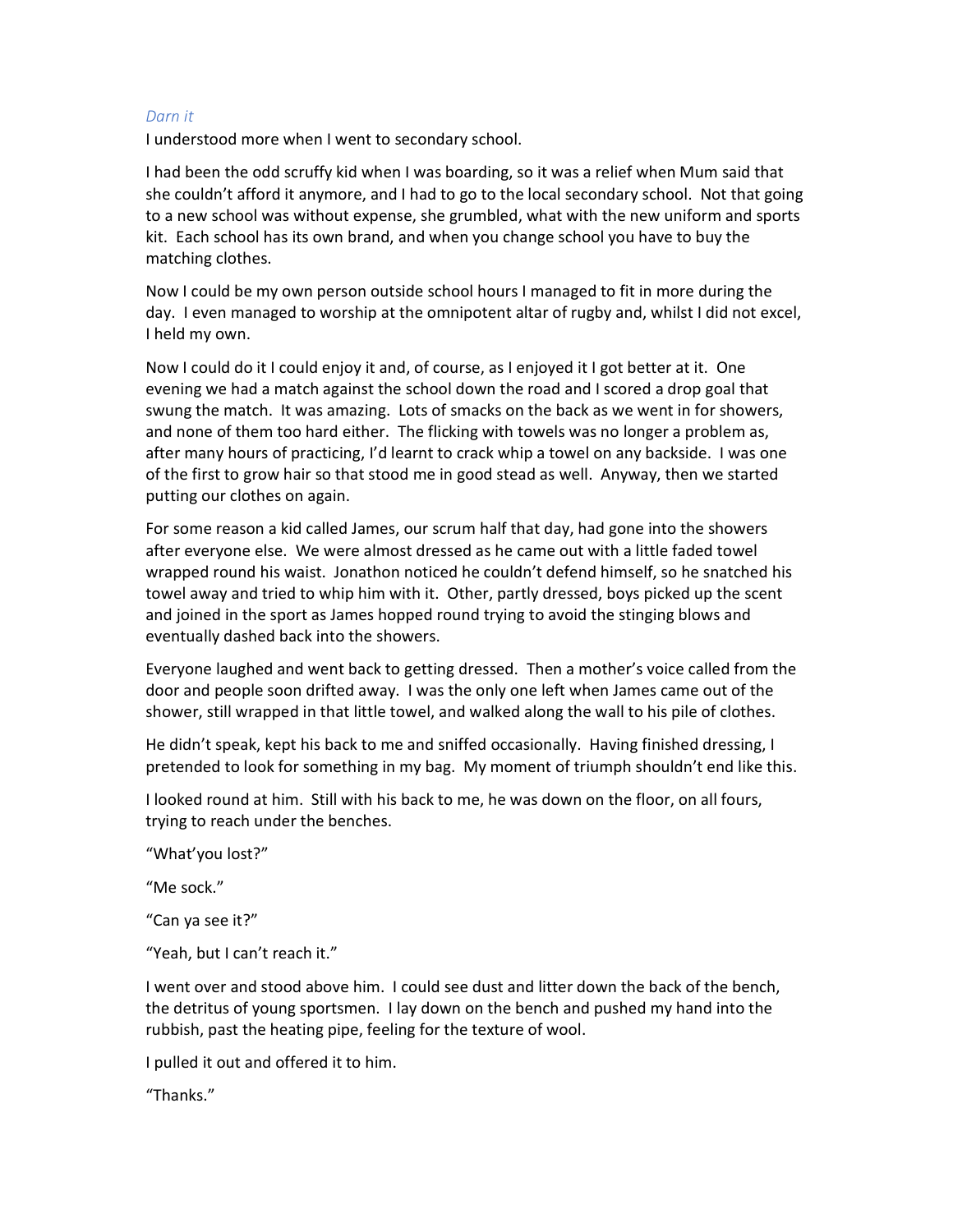I left the changing room, maybe not the sporting hero I had been 20 minutes earlier, but a valid human being. But I didn't understand why the sock I handed back to him had different coloured wool woven into the toes.